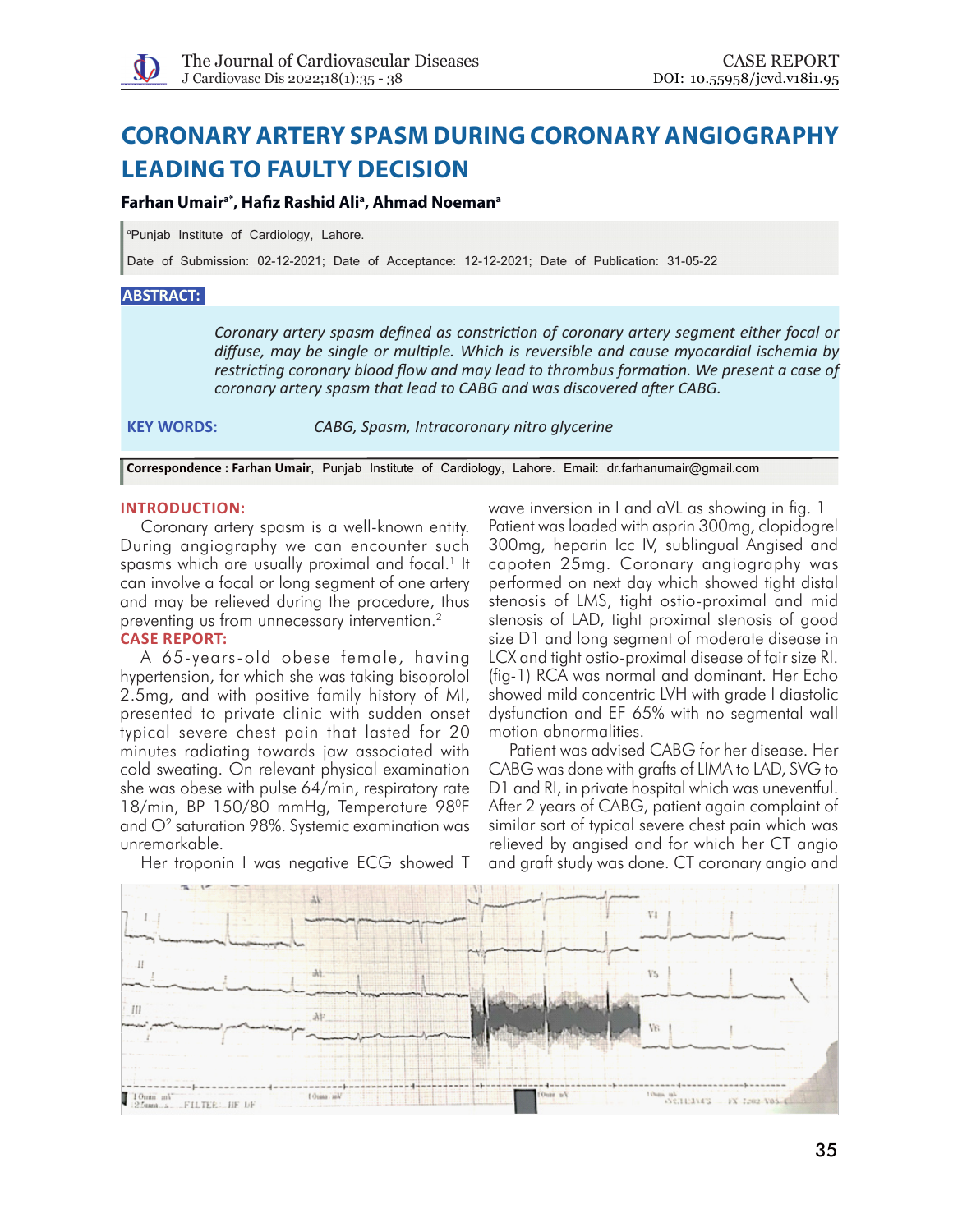graft study showed:

Left main stem was normal bifurcating vessel.

Left anterior descending artery was normal in proximal, mid and distal segments while grafted



Figure 1











Figure 4 Figure 5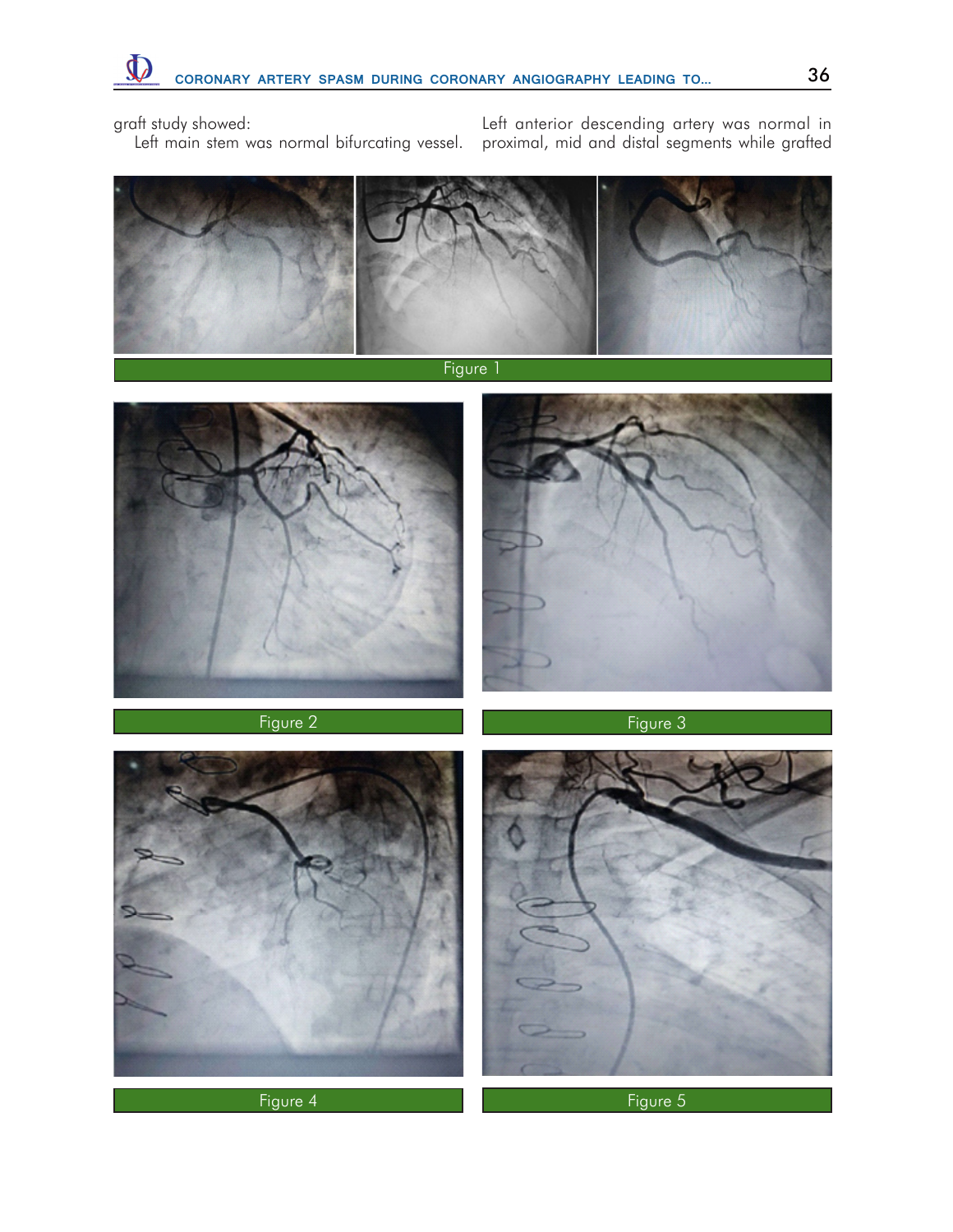diagonal branch showed tight mid stenosis after the site of graft insertion. Native left circumflex artery was normal. Native right coronary artery was dominant and normal. Small caliber left internal mammary artery showed total proximal occlusion. (Fig 2-5) Left ventricle angiogram showed good systolic function with 57% ejection fraction.

After that she was advised conventional invasive angiography and graft study which showed normal coronaries and TIMI III flow into distal LAD (fig.3) and patent SVG graft. LIMA could not be engaged and was not even visible in non-selective views. So, the disease which was present in her first angiogram was not evident in her second (post CABG) angiogram and it was speculated that patient had coronary artery spasm before for which she was managed by CABG. As this patient has no disease in native coronaries therefore, she is advised medical management for coronary artery spasm.

### **Discussion:**

The severity of vasoconstriction in spasm ranges from mild to severe or even total occlusion. Coronary artery spasm is common in about 50 years old patients while it decreases as age increases. 3

Spasm is frequently seen in smoker females. 4 The spasm itself is not always severe or even painful. Sometimes, it can lead to serious problems, such as heart attack or even death.<sup>5</sup> Smoking is one of the risk factor of the heart disease.<sup>6</sup>

Other potential causes or triggers of a coronary artery spasm are chronic use of beta blockers.  $7$  Long duration of cold exposure and stress.<sup>8</sup> Excessive use of cocaine and alcohol.<sup>9</sup> And Magnesium deficiency in an individual.<sup>10</sup> To treat the coronary artery spasm, vasodilating drugs like nitrates and calcium channel blockers are very useful. According to some trials where relationship of thrombus formation and coronary spasm were focused, observed that acute myocardial infarction can be occurred due to the coronary artery spasm.4

#### **Conclusion:**

Coronary artery spasm can lead to acute coronary syndrome i.e. STEMI and angina, and can be acutely treated with nitrates. Long term management includes oral nitrates and calcium channel blockers along with other routine medications. During invasive coronary angiography intracoronary nitrates should be given to rule out coronary artery spasm.